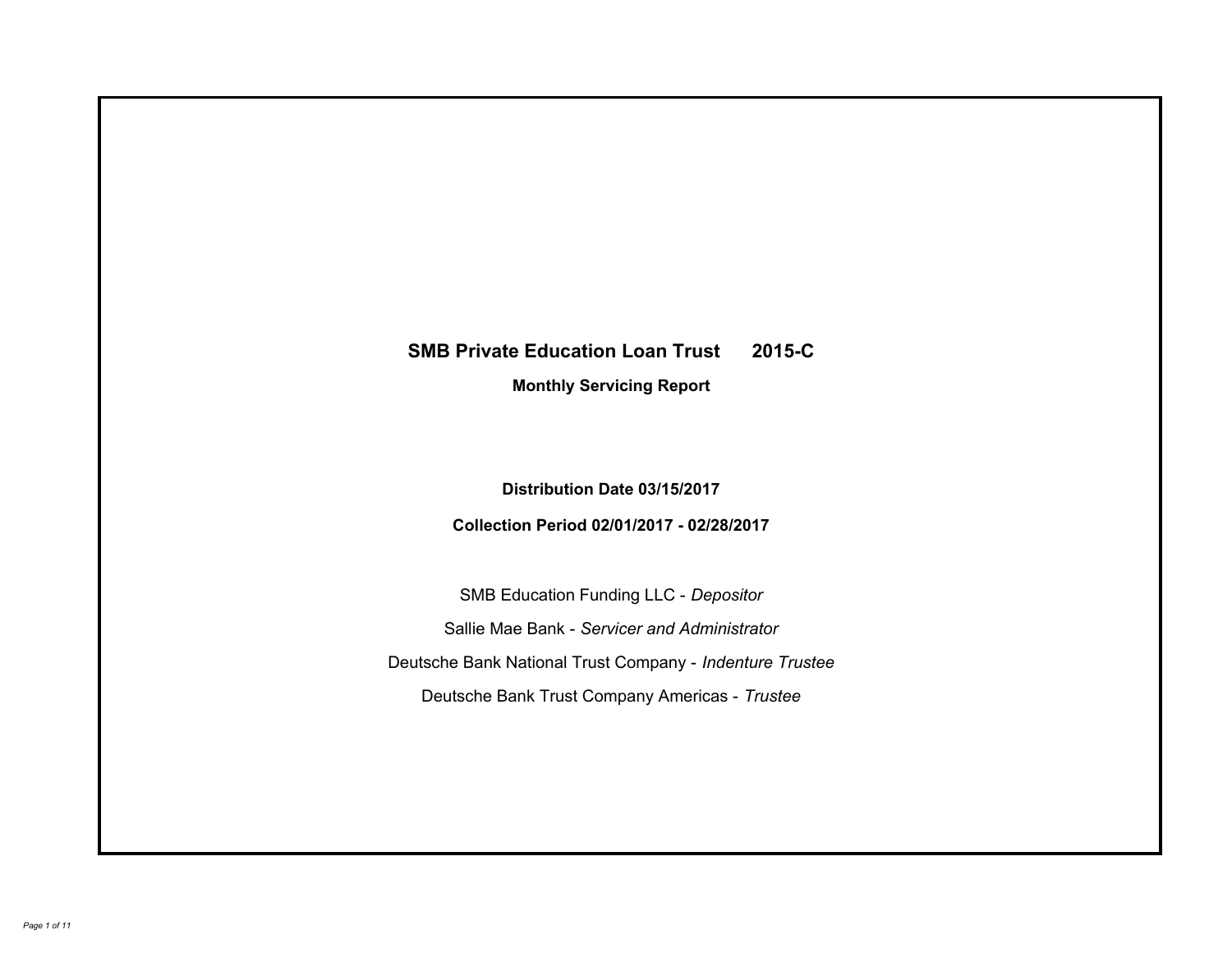| Α           | <b>Student Loan Portfolio Characteristics</b>                  |                                                                                                     | <b>Settlement Date</b><br>10/27/2015 | 01/31/2017           | 02/28/2017           |
|-------------|----------------------------------------------------------------|-----------------------------------------------------------------------------------------------------|--------------------------------------|----------------------|----------------------|
|             | <b>Principal Balance</b>                                       |                                                                                                     | \$693,787,197.00                     | \$618,867,764.07     | \$611,291,171.71     |
|             | Interest to be Capitalized Balance                             |                                                                                                     | 55,852,621.68                        | 38,948,260.10        | 38,297,750.37        |
|             | Pool Balance                                                   |                                                                                                     | \$749,639,818.68                     | \$657,816,024.17     | \$649,588,922.08     |
|             | Weighted Average Coupon (WAC)                                  |                                                                                                     |                                      |                      |                      |
|             |                                                                | WAC1 (Contractual Interest Rate on the Loan)                                                        | 8.28%                                | 8.70%                | 8.69%                |
|             |                                                                | WAC2 (Average of Applicable Interest Rate)                                                          | 8.28%                                | 8.68%                | 8.67%                |
|             | WAC3 (Average of Actual Interest Rate)                         |                                                                                                     | 8.22%                                | 8.61%                | 8.59%                |
|             | Weighted Average Remaining Term                                |                                                                                                     | 127.00                               | 121.43               | 121.31               |
|             | Number of Loans                                                |                                                                                                     | 65,154                               | 57,740               | 57,091               |
|             | Number of Borrowers                                            |                                                                                                     | 45,614                               | 40,645               | 40,218               |
|             | Pool Factor<br>Since Issued Total Constant Prepayment Rate (1) |                                                                                                     |                                      | 0.877509449<br>7.97% | 0.866534709<br>8.11% |
|             |                                                                |                                                                                                     |                                      |                      |                      |
| В           | <b>Debt Securities</b>                                         | <b>Cusip/Isin</b>                                                                                   | 02/15/2017                           |                      | 03/15/2017           |
|             | A1                                                             | 78448RAA4                                                                                           | \$65,153,401.22                      |                      | \$54,862,531.28      |
|             | A <sub>2</sub> A                                               | 78448RAB2                                                                                           | \$207,000,000.00                     |                      | \$207,000,000.00     |
|             | A2B                                                            | 78448RAC0                                                                                           | \$100,000,000.00                     |                      | \$100,000,000.00     |
|             | A <sub>3</sub>                                                 | 78448RAD8                                                                                           | \$75,000,000.00                      |                      | \$75,000,000.00      |
|             | B                                                              | 78448RAE6                                                                                           | \$70,000,000.00                      |                      | \$70,000,000.00      |
|             | C                                                              | 78448RAF3                                                                                           | \$50,000,000.00                      |                      | \$50,000,000.00      |
|             |                                                                |                                                                                                     |                                      |                      |                      |
| $\mathbf C$ | <b>Certificates</b>                                            | <b>Cusip/Isin</b>                                                                                   | 02/15/2017                           |                      | 03/15/2017           |
|             | Residual                                                       | 78448R106                                                                                           | \$100,000.00                         |                      | \$100,000.00         |
|             |                                                                |                                                                                                     |                                      |                      |                      |
| D           | <b>Account Balances</b>                                        |                                                                                                     | 02/15/2017                           |                      | 03/15/2017           |
|             | Reserve Account Balance                                        |                                                                                                     | \$1,884,455.00                       |                      | \$1,884,455.00       |
|             |                                                                |                                                                                                     |                                      |                      |                      |
| E           | <b>Asset / Liability</b>                                       |                                                                                                     | 02/15/2017                           |                      | 03/15/2017           |
|             | Overcollateralization Percentage                               |                                                                                                     | 13.78%                               |                      | 14.27%               |
|             | Specified Overcollateralization Amount                         |                                                                                                     | \$197,344,807.25                     |                      | \$194,876,676.62     |
|             | Actual Overcollateralization Amount                            |                                                                                                     | \$90,662,622.95                      |                      | \$92,726,390.80      |
|             |                                                                | (1) For additional information, see 'Since Issued CPR Methodology' found on page 11 of this report. |                                      |                      |                      |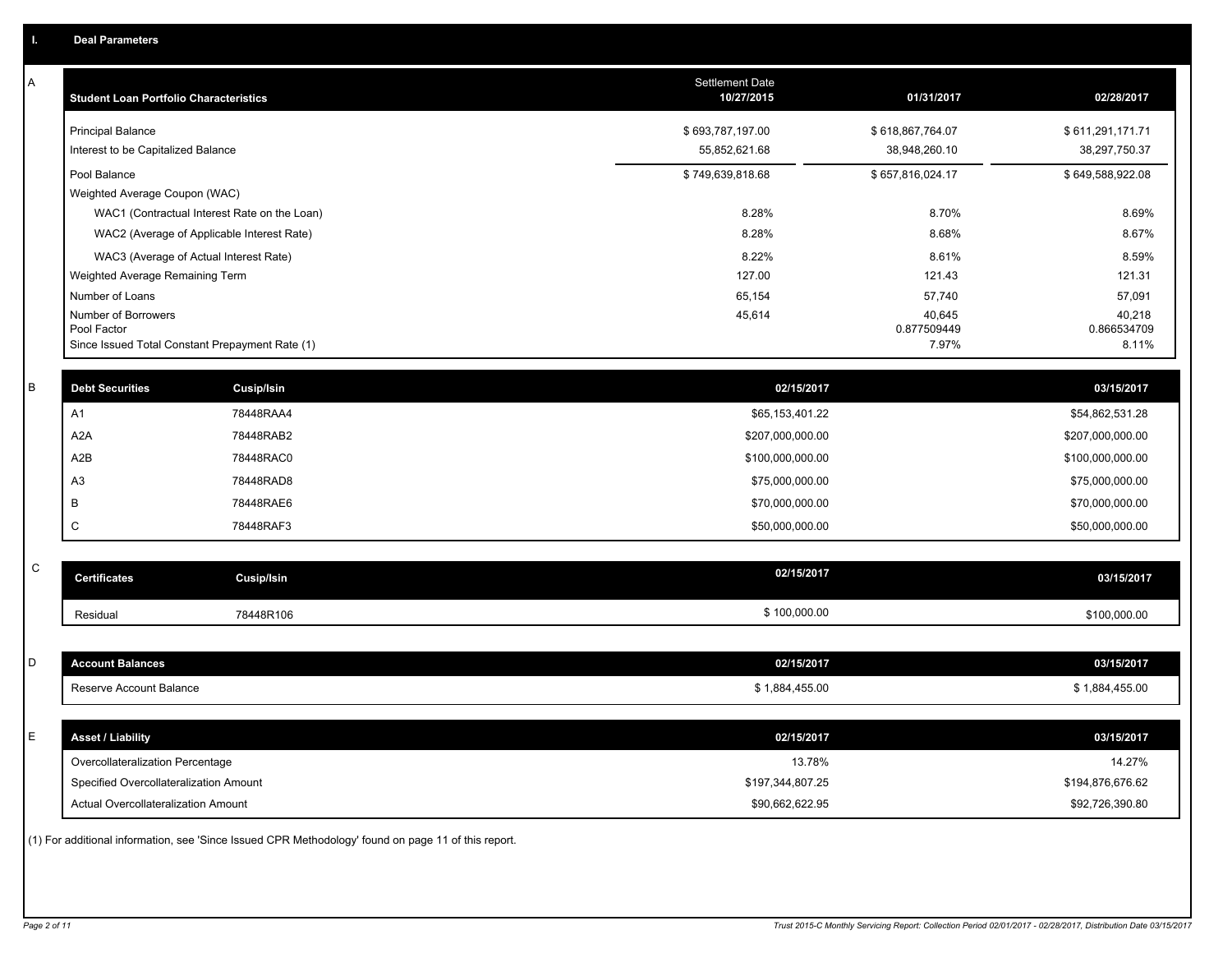### **II. 2015-C Trust Activity 02/01/2017 through 02/28/2017**

| <b>Borrower Principal</b><br>9,150,822.56<br>0.00<br><b>Consolidation Activity Principal</b><br>0.00<br>Seller Principal Reimbursement<br>0.00<br>Servicer Principal Reimbursement |  |
|------------------------------------------------------------------------------------------------------------------------------------------------------------------------------------|--|
|                                                                                                                                                                                    |  |
|                                                                                                                                                                                    |  |
|                                                                                                                                                                                    |  |
|                                                                                                                                                                                    |  |
| Delinquent Principal Purchases by Servicer<br>0.00                                                                                                                                 |  |
| <b>Other Principal Deposits</b><br>0.00                                                                                                                                            |  |
| \$9,150,822.56<br><b>Total Principal Receipts</b>                                                                                                                                  |  |
| B<br><b>Student Loan Interest Receipts</b>                                                                                                                                         |  |
| 2,779,966.23<br>Borrower Interest                                                                                                                                                  |  |
| 0.00<br><b>Consolidation Activity Interest</b>                                                                                                                                     |  |
| 0.00<br>Seller Interest Reimbursement                                                                                                                                              |  |
| Servicer Interest Reimbursement<br>0.00                                                                                                                                            |  |
| 0.00<br>Delinquent Interest Purchases by Servicer                                                                                                                                  |  |
| <b>Other Interest Deposits</b><br>0.00                                                                                                                                             |  |
| \$2,779,966.23<br><b>Total Interest Receipts</b>                                                                                                                                   |  |
| C<br><b>Recoveries on Realized Losses</b><br>\$54,879.35                                                                                                                           |  |
| D<br><b>Investment Income</b><br>\$5,063.93                                                                                                                                        |  |
| Е<br>\$0.00<br><b>Funds Borrowed from Next Collection Period</b>                                                                                                                   |  |
| F.<br>\$0.00<br><b>Funds Repaid from Prior Collection Period</b>                                                                                                                   |  |
| G<br>\$0.00<br>Loan Sale or Purchase Proceeds                                                                                                                                      |  |
| \$0.00<br>н<br>Initial Deposits to Distribution Account                                                                                                                            |  |
| \$0.00<br><b>Excess Transferred from Other Accounts</b>                                                                                                                            |  |
| <b>Borrower Benefit Reimbursements</b><br>\$0.00<br>J                                                                                                                              |  |
| <b>Other Deposits</b><br>\$0.00<br>Κ                                                                                                                                               |  |
| L<br><b>Other Fees Collected</b><br>\$0.00                                                                                                                                         |  |
| М<br><b>AVAILABLE FUNDS</b><br>\$11,990,732.07                                                                                                                                     |  |
| N<br>Non-Cash Principal Activity During Collection Period<br>\$1,574,230.20                                                                                                        |  |
| \$0.00<br>O<br>Aggregate Purchased Amounts by the Depositor, Servicer or Seller                                                                                                    |  |
| P<br>\$0.00<br>Aggregate Loan Substitutions                                                                                                                                        |  |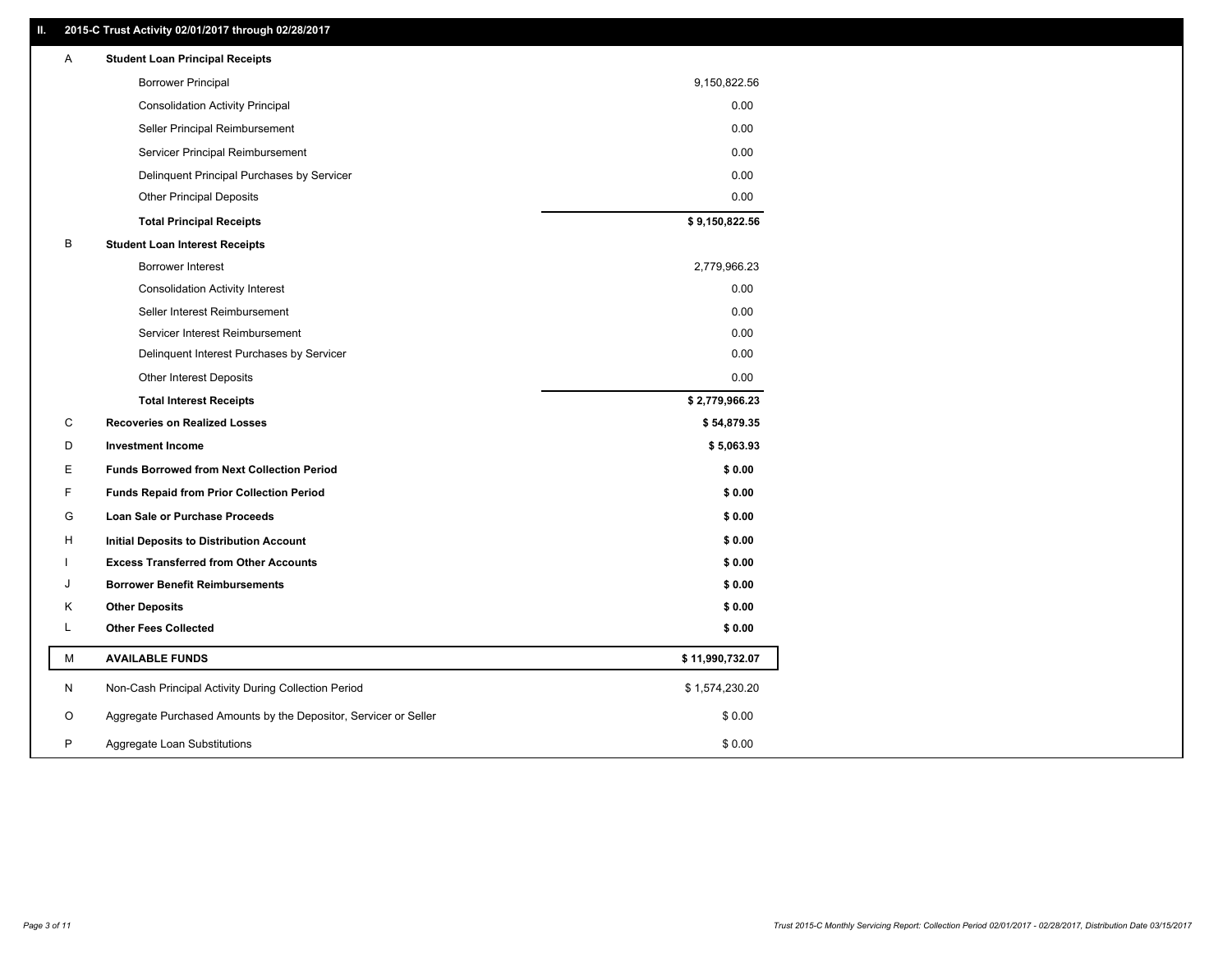|                   |                       |                   |         |                  | <b>Loans by Repayment Status</b> |                            |                          |         |                  |                |                            |
|-------------------|-----------------------|-------------------|---------|------------------|----------------------------------|----------------------------|--------------------------|---------|------------------|----------------|----------------------------|
|                   |                       |                   |         | 02/28/2017       |                                  |                            |                          |         | 01/31/2017       |                |                            |
|                   |                       | Wtd Avg<br>Coupon | # Loans | Principal        | % of Principal                   | % of Loans in<br>Repay (1) | <b>Wtd Avg</b><br>Coupon | # Loans | Principal        | % of Principal | % of Loans in<br>Repay (1) |
| INTERIM:          | IN SCHOOL             | 9.45%             | 6,400   | \$85,842,694.00  | 13.215%                          | $-$ %                      | 9.45%                    | 6,780   | \$90,497,747.31  | 13.757%        | $-$ %                      |
|                   | GRACE                 | 9.28%             | 2,056   | \$27,948,020.63  | 4.302%                           | $-$ %                      | 9.26%                    | 2,060   | \$27,498,160.02  | 4.180%         | $-$ %                      |
|                   | <b>DEFERMENT</b>      | 9.27%             | 2,647   | \$30,089,640.74  | 4.632%                           | $-$ %                      | 9.28%                    | 2,559   | \$28,663,264.58  | 4.357%         | $-$ %                      |
| <b>REPAYMENT:</b> | <b>CURRENT</b>        | 8.34%             | 43,306  | \$468,828,210.83 | 72.173%                          | 92.707%                    | 8.34%                    | 43,290  | \$469,424,927.33 | 71.361%        | 91.836%                    |
|                   | 31-60 DAYS DELINQUENT | 8.88%             | 625     | \$7,879,099.41   | 1.213%                           | 1.558%                     | 9.17%                    | 709     | \$8,868,155.30   | 1.348%         | 1.735%                     |
|                   | 61-90 DAYS DELINQUENT | 9.15%             | 297     | \$3,809,176.75   | 0.586%                           | 0.753%                     | 8.80%                    | 315     | \$3,473,617.30   | 0.528%         | 0.680%                     |
|                   | > 90 DAYS DELINQUENT  | 8.87%             | 168     | \$1,704,431.64   | 0.262%                           | 0.337%                     | 9.48%                    | 146     | \$1,804,083.64   | 0.274%         | 0.353%                     |
|                   | FORBEARANCE           | 8.69%             | 1,592   | \$23,487,648.08  | 3.616%                           | 4.645%                     | 8.80%                    | 1,881   | \$27,586,068.69  | 4.194%         | 5.397%                     |
| <b>TOTAL</b>      |                       |                   | 57,091  | \$649,588,922.08 | 100.00%                          | 100.00%                    |                          | 57,740  | \$657,816,024.17 | 100.00%        | 100.00%                    |

Percentages may not total 100% due to rounding \*

1 Loans classified in "Repayment" include any loan for which interim interest only, \$25 fixed payments or full principal and interest payments are due.

|                |                       |                          |         | 02/28/2017       |                |                                |                   |         | 01/31/2017       |                |                                |
|----------------|-----------------------|--------------------------|---------|------------------|----------------|--------------------------------|-------------------|---------|------------------|----------------|--------------------------------|
|                |                       | <b>Wtd Avg</b><br>Coupon | # Loans | Principal        | % of Principal | % of Loans in<br>P&I Repay (2) | Wtd Avg<br>Coupon | # Loans | Principal        | % of Principal | % of Loans in<br>P&I Repay (2) |
| INTERIM:       | IN SCHOOL             | 9.09%                    | 13,310  | \$182,108,683.18 | 28.034%        | $-$ %                          | 9.08%             | 13,985  | \$191,041,355.22 | 29.042%        | $-$ %                          |
|                | <b>GRACE</b>          | 8.88%                    | 3,671   | \$50,549,839.44  | 7.782%         | $-$ %                          | 8.88%             | 3,725   | \$49,796,985.43  | 7.570%         | $-$ %                          |
|                | <b>DEFERMENT</b>      | 8.88%                    | 5,002   | \$55,814,051.87  | 8.592%         | $-$ %                          | 8.88%             | 4,929   | \$53,791,388.90  | 8.177%         | $-$ %                          |
| P&I REPAYMENT: | <b>CURRENT</b>        | 8.20%                    | 32,473  | \$324,913,947.45 | 50.018%        | 89.975%                        | 8.20%             | 32,126  | \$322,327,635.79 | 49.000%        | 88.750%                        |
|                | 31-60 DAYS DELINQUENT | 8.87%                    | 596     | \$7,409,686.62   | 1.141%         | 2.052%                         | 9.18%             | 665     | \$8,328,698.97   | 1.266%         | 2.293%                         |
|                | 61-90 DAYS DELINQUENT | 9.11%                    | 287     | \$3,686,611.80   | 0.568%         | 1.021%                         | 8.79%             | 286     | \$3,160,010.61   | 0.480%         | 0.870%                         |
|                | > 90 DAYS DELINQUENT  | 8.87%                    | 160     | \$1,618,453.64   | 0.249%         | 0.448%                         | 9.47%             | 143     | \$1,783,880.56   | 0.271%         | 0.491%                         |
|                | FORBEARANCE           | 8.69%                    | 1,592   | \$23,487,648.08  | 3.616%         | 6.504%                         | 8.80%             | 1,881   | \$27,586,068.69  | 4.194%         | 7.596%                         |
| <b>TOTAL</b>   |                       |                          | 57,091  | \$649,588,922.08 | 100.00%        | 100.00%                        |                   | 57,740  | \$657,816,024.17 | 100.00%        | 100.00%                        |

WAC reflects WAC3 To conform with company standard reporting these sections now include Princial and Interest Accrued to Capitalize.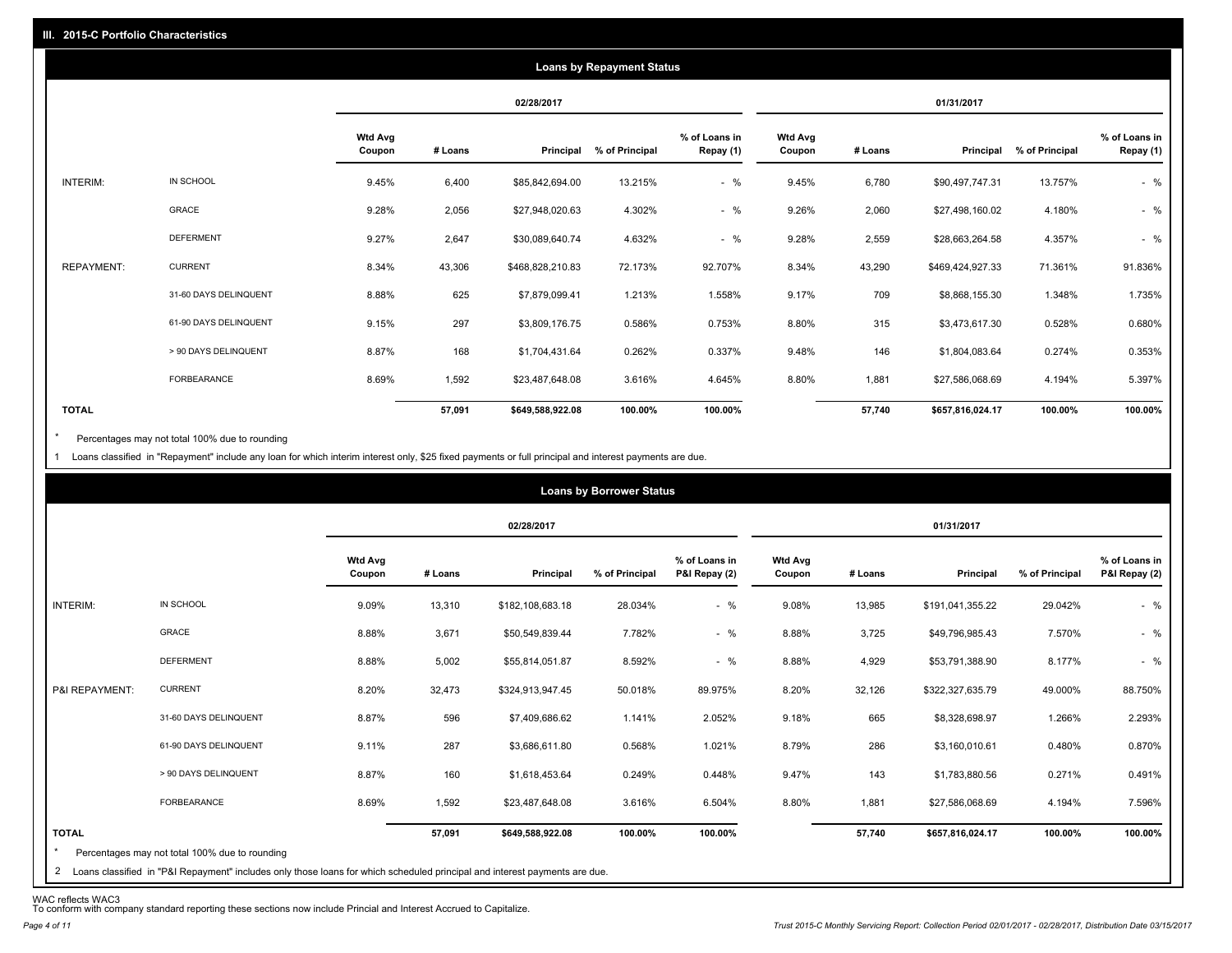|                                                                                                  | 2/28/2017        | 1/31/2017        |
|--------------------------------------------------------------------------------------------------|------------------|------------------|
| Pool Balance                                                                                     | \$649,588,922.08 | \$657,816,024.17 |
| Total # Loans                                                                                    | 57,091           | 57,740           |
| Total # Borrowers                                                                                | 40,218           | 40,645           |
| Weighted Average Coupon                                                                          | 8.67%            | 8.68%            |
| Weighted Average Remaining Term                                                                  | 121.31           | 121.43           |
| Percent of Pool - Cosigned                                                                       | 92.8%            | 92.8%            |
| Percent of Pool - Non Cosigned                                                                   | 7.2%             | 7.2%             |
| Borrower Interest Accrued for Period                                                             | \$4,023,272.03   | \$4,528,966.04   |
| Outstanding Borrower Interest Accrued                                                            | \$41,395,280.49  | \$42,281,995.62  |
| Gross Principal Realized Loss - Periodic                                                         | \$506,361.28     | \$793,135.47     |
| Gross Principal Realized Loss - Cumulative                                                       | \$7,972,898.59   | \$7,466,537.31   |
| Recoveries on Realized Losses - Periodic                                                         | \$54,879.35      | \$71,563.68      |
| Recoveries on Realized Losses - Cumulative                                                       | \$438,440.82     | \$383,561.47     |
| Net Losses - Periodic                                                                            | \$451,481.93     | \$721,571.79     |
| Net Losses - Cumulative                                                                          | \$7,534,457.77   | \$7,082,975.84   |
| Non-Cash Principal Activity - Capitalized Interest                                               | \$2,080,369.86   | \$1,300,174.76   |
| Since Issued Total Constant Prepayment Rate (CPR) (1)                                            | 8.11%            | 7.97%            |
| <b>Loan Substitutions</b>                                                                        | \$0.00           | \$0.00           |
| <b>Cumulative Loan Substitutions</b>                                                             | \$0.00           | \$0.00           |
| <b>Unpaid Servicing Fees</b>                                                                     | \$0.00           | \$0.00           |
| <b>Unpaid Administration Fees</b>                                                                | \$0.00           | \$0.00           |
| <b>Unpaid Carryover Servicing Fees</b>                                                           | \$0.00           | \$0.00           |
| Note Interest Shortfall                                                                          | \$0.00           | \$0.00           |
| Loans in Modification                                                                            | \$14,513,760.88  | \$13,368,584.78  |
| % of Loans in Modification as a % of Loans in Repayment (P&I)                                    | 4.02%            | 3.69%            |
|                                                                                                  |                  |                  |
| % Annualized Gross Principal Realized Loss - Periodic as a %<br>of Loans in Repayment (P&I) * 12 | 1.68%            | 2.62%            |
| % Gross Principal Realized Loss - Cumulative as a % of<br>Original Pool Balance                  | 1.06%            | 1.00%            |

(1) For additional information, see 'Since Issued CPR Methodology' found on page 11 of this report.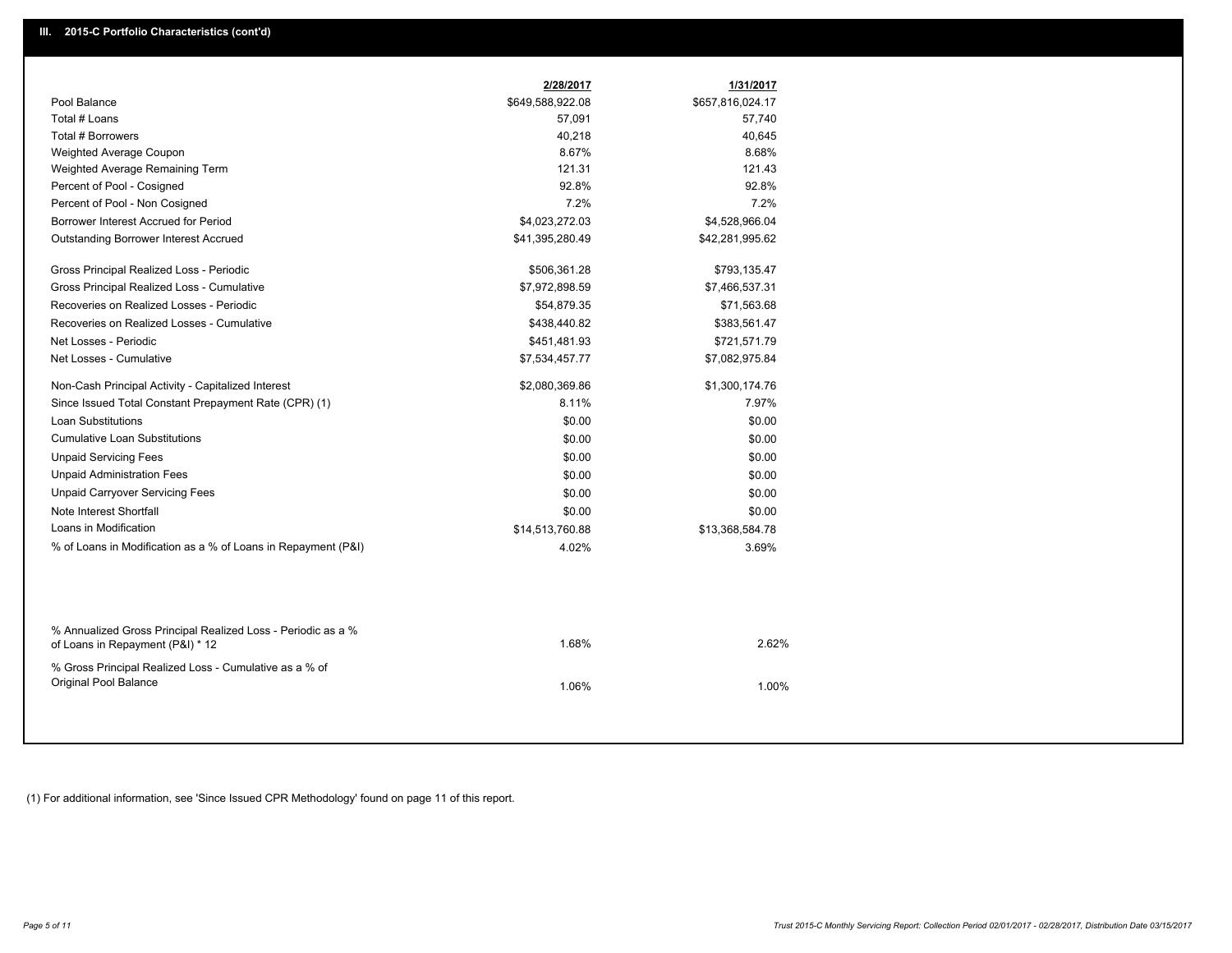#### **Loan Program**  A

|                                    | Weighted<br><b>Average Coupon</b> | # LOANS | <b>\$ AMOUNT</b> | $%$ *     |
|------------------------------------|-----------------------------------|---------|------------------|-----------|
| - Smart Option Interest-Only Loans | 7.64%                             | 12.987  | \$116,528,893.37 | 17.939%   |
| - Smart Option Fixed Pay Loans     | 8.51%                             | 15,207  | \$205,497,424.87 | 31.635%   |
| - Smart Option Deferred Loans      | 8.99%                             | 28.897  | \$327,562,603.84 | 50.426%   |
| - Other Loan Programs              | $0.00\%$                          | 0       | \$0.00           | $0.000\%$ |
| <b>Total</b>                       | 8.59%                             | 57,091  | \$649,588,922.08 | 100.000%  |

\* Percentages may not total 100% due to rounding

B

C

**Index Type**

|                       | Weighted<br><b>Average Coupon</b> | # LOANS | <b>\$ AMOUNT</b> | $%$ *     |
|-----------------------|-----------------------------------|---------|------------------|-----------|
| - Fixed Rate Loans    | 8.98%                             | 10,515  | \$135,917,389.13 | 20.924%   |
| - LIBOR Indexed Loans | 8.49%                             | 46,576  | \$513,671,532.95 | 79.076%   |
| - Other Index Rates   | $0.00\%$                          | 0       | \$0.00           | $0.000\%$ |
| <b>Total</b>          | 8.59%                             | 57,091  | \$649,588,922.08 | 100.000%  |

\* Percentages may not total 100% due to rounding

## **Weighted Average Recent FICO**

| $0 - 639$            | 3,791  | \$37,991,951.00  | 5.849%    |
|----------------------|--------|------------------|-----------|
|                      |        |                  |           |
| 640 - 669            | 3,282  | \$35,362,793.88  | 5.444%    |
| 670 - 699            | 6,510  | \$73,935,415.60  | 11.382%   |
| 700 - 739            | 12,772 | \$145,316,948.29 | 22.371%   |
| $740 +$              | 30,727 | \$356,929,142.43 | 54.947%   |
| $N/A$ <sub>(1)</sub> | 9      | \$52,670.88      | $0.008\%$ |
| <b>Total</b>         | 57,091 | \$649,588,922.08 | 100.000%  |

WAC reflects WAC3

To conform with company standard reporting these sections now include Princial and Interest Accrued to Capitalize.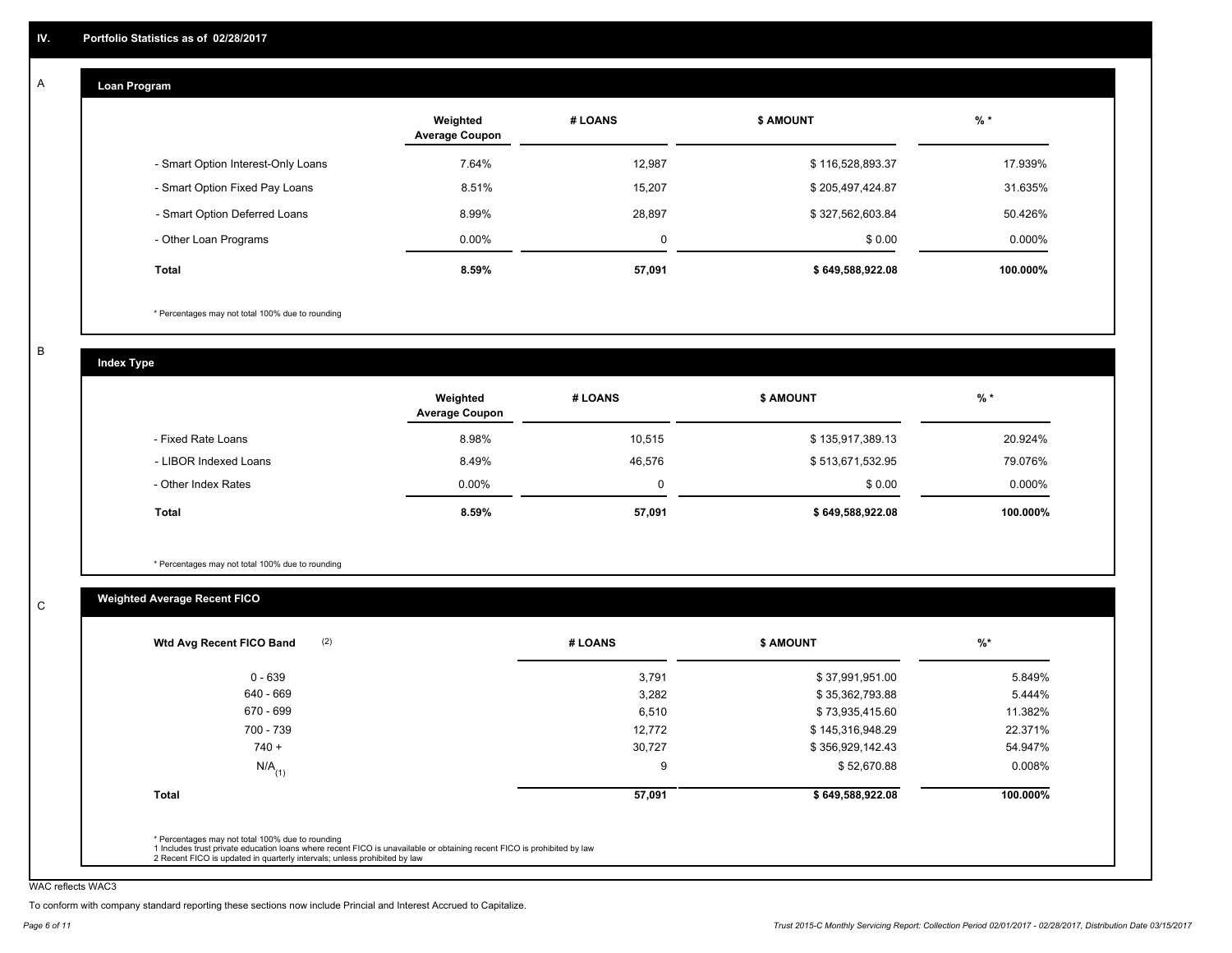| V. |       | 2015-C Reserve Account and Principal Distribution Calculations                             |                  |  |
|----|-------|--------------------------------------------------------------------------------------------|------------------|--|
| А. |       | <b>Reserve Account</b>                                                                     |                  |  |
|    |       | Specified Reserve Account Balance                                                          | \$1,884,455.00   |  |
|    |       | Actual Reserve Account Balance                                                             | \$1,884,455.00   |  |
| В. |       | <b>Principal Distribution Amount</b>                                                       |                  |  |
|    | i.    | Class A Notes Outstanding                                                                  | \$447,153,401.22 |  |
|    | ii.   | Pool Balance                                                                               | \$649,588,922.08 |  |
|    | iii.  | First Priority Principal Distribution Amount (i - ii)                                      | \$0.00           |  |
|    |       |                                                                                            |                  |  |
|    | iv.   | Class A and B Notes Outstanding                                                            | \$517,153,401.22 |  |
|    | v.    | First Priority Principal Distribution Amount                                               | \$0.00           |  |
|    | vi.   | Pool Balance                                                                               | \$649,588,922.08 |  |
|    | vii.  | Specified Overcollateralization Amount                                                     | \$194,876,676.62 |  |
|    | viii. | Available Funds (after payment of waterfall items A through H)                             | \$0.00           |  |
|    | ix.   | <b>Class C Notes Outstanding</b>                                                           | \$50,000,000.00  |  |
|    | x.    | Regular Principal Distribution Amount (if (iv > 0, (iv - v) - (vi - vii), min(viii, ix))   | \$62,441,155.76  |  |
|    | xi.   | Pool Balance                                                                               | \$649,588,922.08 |  |
|    |       | 10% of Initial Pool Balance                                                                | \$74,963,981.87  |  |
|    | xii.  |                                                                                            |                  |  |
|    | xiii. | First Priority Principal Distribution Amount                                               | \$0.00           |  |
|    | XIV.  | Regular Principal Distribution Amount                                                      | \$62,441,155.76  |  |
|    | XV.   | Available Funds (after payment of waterfall items A through J)                             | \$0.00           |  |
|    |       | xvi. Additional Principal Distribution Amount (if(ix $\lt$ = x, min(xv, xi - xiii - xiv))) | \$0.00           |  |
|    |       |                                                                                            |                  |  |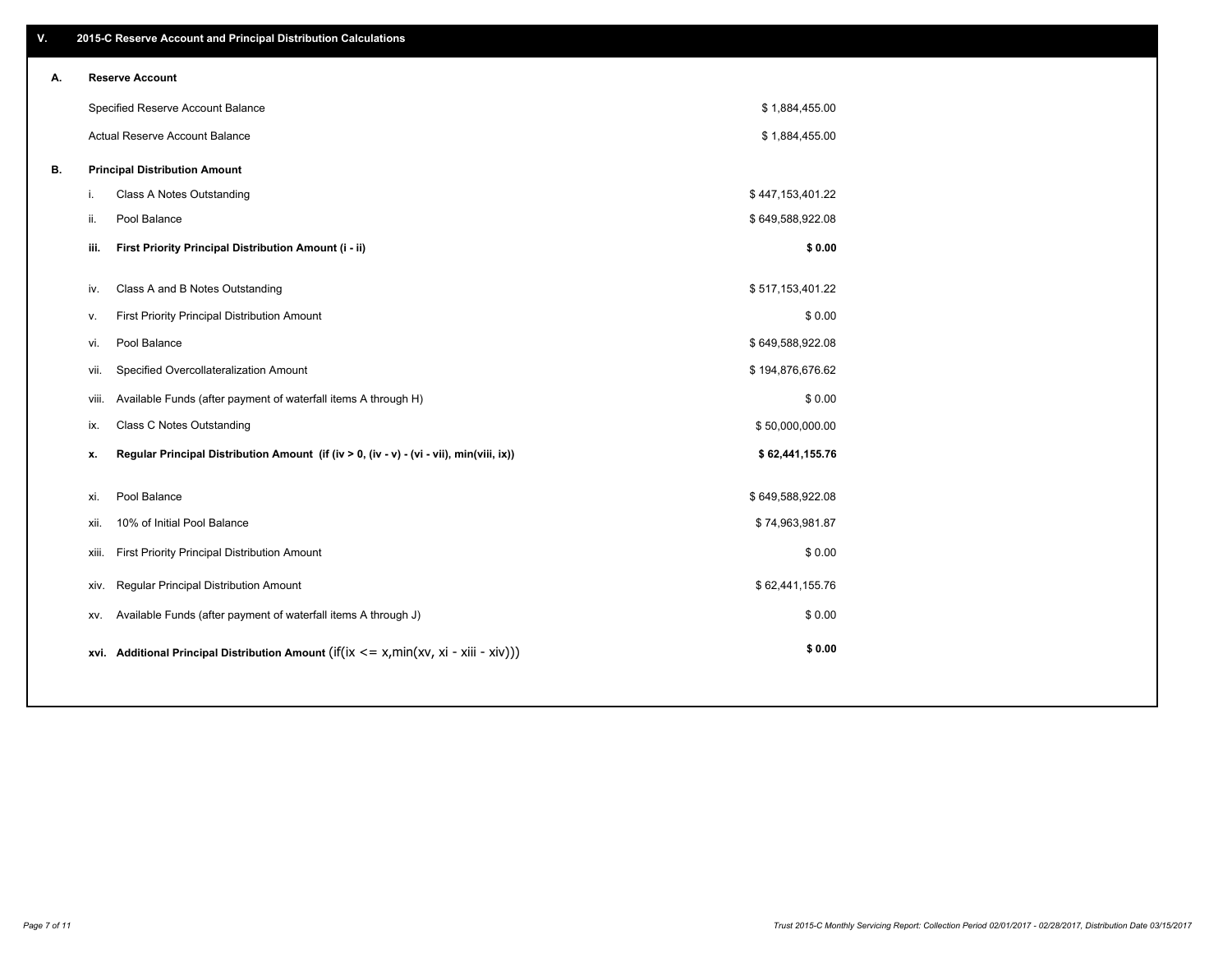|    |                                                                                   | Paid                 | <b>Funds Balance</b>               |
|----|-----------------------------------------------------------------------------------|----------------------|------------------------------------|
|    | <b>Total Available Funds</b>                                                      |                      | \$11,990,732.07                    |
| A  | <b>Trustee Fees</b>                                                               | \$0.00               | \$11,990,732.07                    |
| В  | <b>Servicing Fees</b>                                                             | \$413,415.98         | \$11,577,316.09                    |
| C  | i. Administration Fees<br>ii. Unreimbursed Administrator Advances plus any Unpaid | \$8,333.00<br>\$0.00 | \$11,568,983.09<br>\$11,568,983.09 |
| D  | Class A Noteholders Interest Distribution Amount                                  | \$886,446.48         | \$10,682,536.61                    |
| Е  | <b>First Priority Principal Payment</b>                                           | \$0.00               | \$10,682,536.61                    |
| F  | Class B Noteholders Interest Distribution Amount                                  | \$204,166.67         | \$10,478,369.94                    |
| G  | Class C Noteholders Interest Distribution Amount                                  | \$187,500.00         | \$10,290,869.94                    |
| н  | <b>Reinstatement Reserve Account</b>                                              | \$0.00               | \$10,290,869.94                    |
|    | <b>Regular Principal Distribution</b>                                             | \$10,290,869.94      | \$0.00                             |
| J  | <b>Carryover Servicing Fees</b>                                                   | \$0.00               | \$0.00                             |
| К  | Additional Principal Distribution Amount                                          | \$0.00               | \$0.00                             |
| L. | Unpaid Expenses of Trustee                                                        | \$0.00               | \$0.00                             |
| М  | Unpaid Expenses of Administrator                                                  | \$0.00               | \$0.00                             |
| N  | Remaining Funds to the Residual Certificateholders                                | \$0.00               | \$0.00                             |

#### **Waterfall Conditions**

|      | Pool Balance                                                                       | \$649,588,922.08 |  |
|------|------------------------------------------------------------------------------------|------------------|--|
| Ш.   | Class A and B Notes Outstanding                                                    | \$517,153,401.22 |  |
| iii. | Class C Noteholders' Interest Distribution Ratio (i / ii)                          | 125.61%          |  |
| IV.  | Minimum Ratio                                                                      | 110.00%          |  |
| ν.   | Is the Class C Noteholders' Interest Distribution Condition Satisfied (iii $>$ iv) | ∨                |  |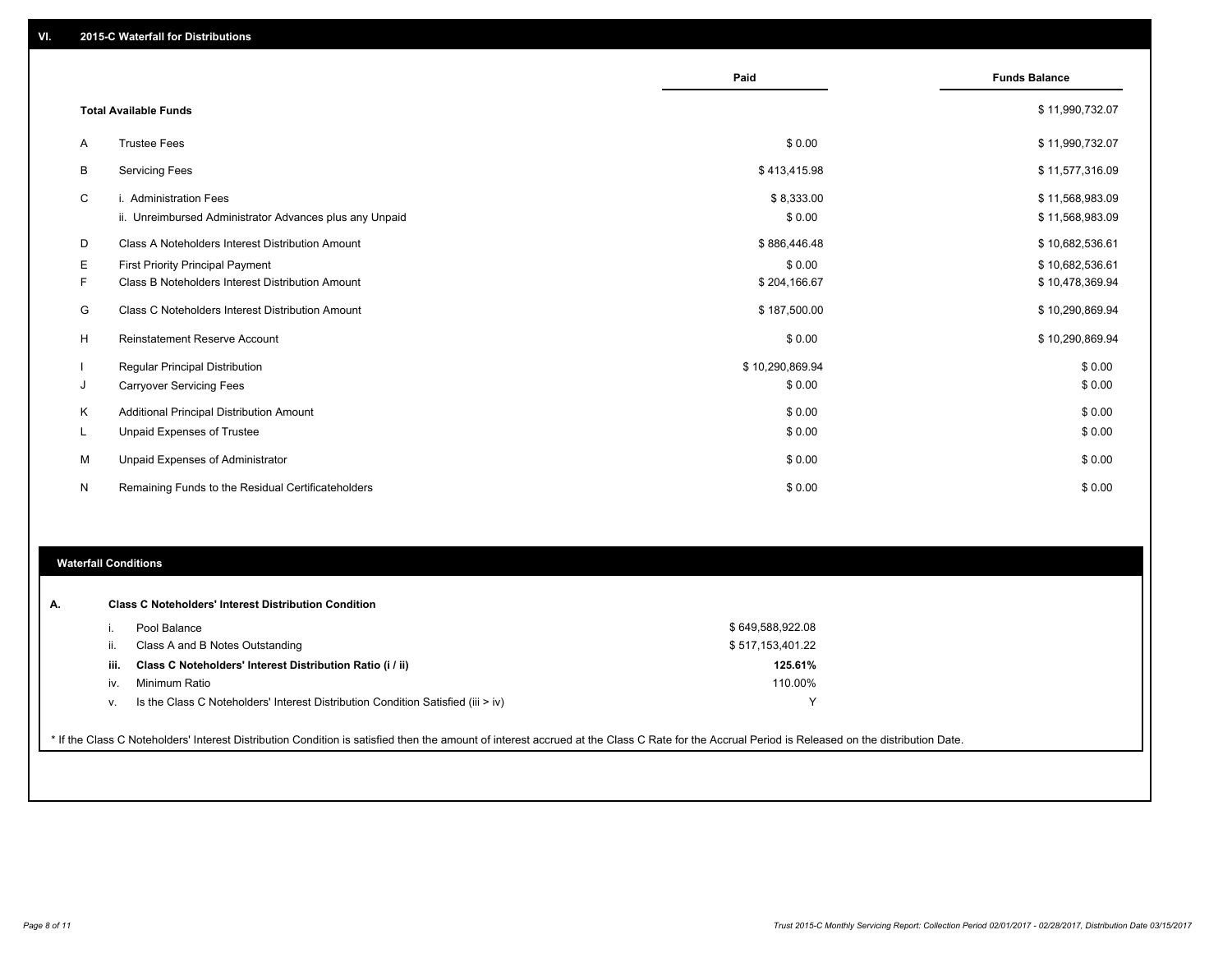| <b>Distribution Amounts</b>                                |                         |                         |                         |
|------------------------------------------------------------|-------------------------|-------------------------|-------------------------|
|                                                            | A <sub>1</sub>          | A <sub>2</sub> A        | A <sub>2</sub> B        |
| Cusip/Isin                                                 | 78448RAA4               | 78448RAB2               | 78448RAC0               |
| <b>Beginning Balance</b>                                   | \$65,153,401.22         | \$207,000,000.00        | \$100,000,000.00        |
| Index                                                      | <b>LIBOR</b>            | <b>FIXED</b>            | <b>LIBOR</b>            |
| Spread/Fixed Rate                                          | 0.90%                   | 2.75%                   | 1.40%                   |
| Record Date (Days Prior to Distribution)                   | 1 NEW YORK BUSINESS DAY | 1 NEW YORK BUSINESS DAY | 1 NEW YORK BUSINESS DAY |
| <b>Accrual Period Begin</b>                                | 2/15/2017               | 2/15/2017               | 2/15/2017               |
| <b>Accrual Period End</b>                                  | 3/15/2017               | 3/15/2017               | 3/15/2017               |
| Daycount Fraction                                          | 0.07777778              | 0.08333333              | 0.07777778              |
| Interest Rate*                                             | 1.67000%                | 2.75000%                | 2.17000%                |
| <b>Accrued Interest Factor</b>                             | 0.001298889             | 0.002291667             | 0.001687778             |
| <b>Current Interest Due</b>                                | \$84,627.03             | \$474,375.00            | \$168,777.78            |
| Interest Shortfall from Prior Period Plus Accrued Interest | $\mathsf{\$}$ -         | $\mathsf{\$}$ -         | $S -$                   |
| <b>Total Interest Due</b>                                  | \$84,627.03             | \$474,375.00            | \$168,777.78            |
| <b>Interest Paid</b>                                       | \$84,627.03             | \$474,375.00            | \$168,777.78            |
| <b>Interest Shortfall</b>                                  | $\mathsf{\$}$ -         | $S -$                   | $S -$                   |
| <b>Principal Paid</b>                                      | \$10,290,869.94         | $S -$                   | $S -$                   |
| <b>Ending Principal Balance</b>                            | \$54,862,531.28         | \$207,000,000.00        | \$100,000,000.00        |
| Paydown Factor                                             | 0.051712914             | 0.000000000             | 0.000000000             |
| <b>Ending Balance Factor</b>                               | 0.275691112             | 1.000000000             | 1.000000000             |

\* Pay rates for Current Distribution. For the interest rates applicable to the next distribution date, please see https://www.salliemae.com/about/investors/data/SMBabrate.txt.

**VII. 2015-C Distributions**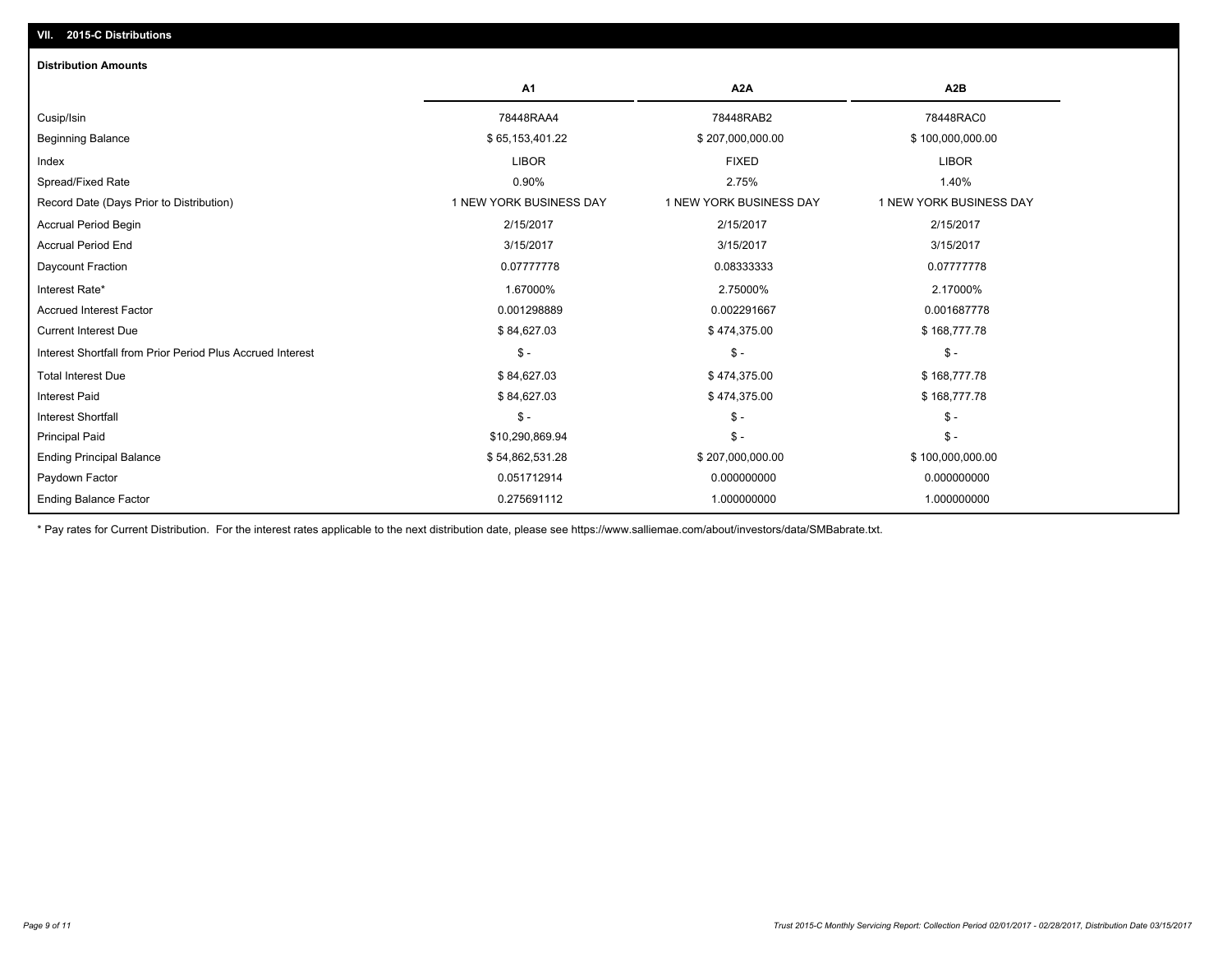| <b>Distribution Amounts</b>                                |                         |                         |                         |
|------------------------------------------------------------|-------------------------|-------------------------|-------------------------|
|                                                            | A <sub>3</sub>          | в                       | С                       |
| Cusip/Isin                                                 | 78448RAD8               | 78448RAE6               | 78448RAF3               |
| <b>Beginning Balance</b>                                   | \$75,000,000.00         | \$70,000,000.00         | \$50,000,000.00         |
| Index                                                      | <b>LIBOR</b>            | <b>FIXED</b>            | <b>FIXED</b>            |
| Spread/Fixed Rate                                          | 1.95%                   | 3.50%                   | 4.50%                   |
| Record Date (Days Prior to Distribution)                   | 1 NEW YORK BUSINESS DAY | 1 NEW YORK BUSINESS DAY | 1 NEW YORK BUSINESS DAY |
| <b>Accrual Period Begin</b>                                | 2/15/2017               | 2/15/2017               | 2/15/2017               |
| <b>Accrual Period End</b>                                  | 3/15/2017               | 3/15/2017               | 3/15/2017               |
| Daycount Fraction                                          | 0.07777778              | 0.08333333              | 0.08333333              |
| Interest Rate*                                             | 2.72000%                | 3.50000%                | 4.50000%                |
| <b>Accrued Interest Factor</b>                             | 0.002115556             | 0.002916667             | 0.003750000             |
| <b>Current Interest Due</b>                                | \$158,666.67            | \$204,166.67            | \$187,500.00            |
| Interest Shortfall from Prior Period Plus Accrued Interest | $S -$                   | $S -$                   | $\mathsf{\$}$ -         |
| <b>Total Interest Due</b>                                  | \$158,666.67            | \$204,166.67            | \$187,500.00            |
| <b>Interest Paid</b>                                       | \$158,666.67            | \$204,166.67            | \$187,500.00            |
| <b>Interest Shortfall</b>                                  | $\mathcal{S}$ -         | $S -$                   | $\mathsf{\$}$ -         |
| <b>Principal Paid</b>                                      | $\mathsf{\$}$ -         | $S -$                   | $\mathsf{\$}$ -         |
| <b>Ending Principal Balance</b>                            | \$75,000,000.00         | \$70,000,000.00         | \$50,000,000.00         |
| Paydown Factor                                             | 0.000000000             | 0.000000000             | 0.000000000             |
| <b>Ending Balance Factor</b>                               | 1.000000000             | 1.000000000             | 1.000000000             |
|                                                            |                         |                         |                         |

\* Pay rates for Current Distribution. For the interest rates applicable to the next distribution date, please see https://www.salliemae.com/about/investors/data/SMBabrate.txt.

**VII. 2015-C Distributions**